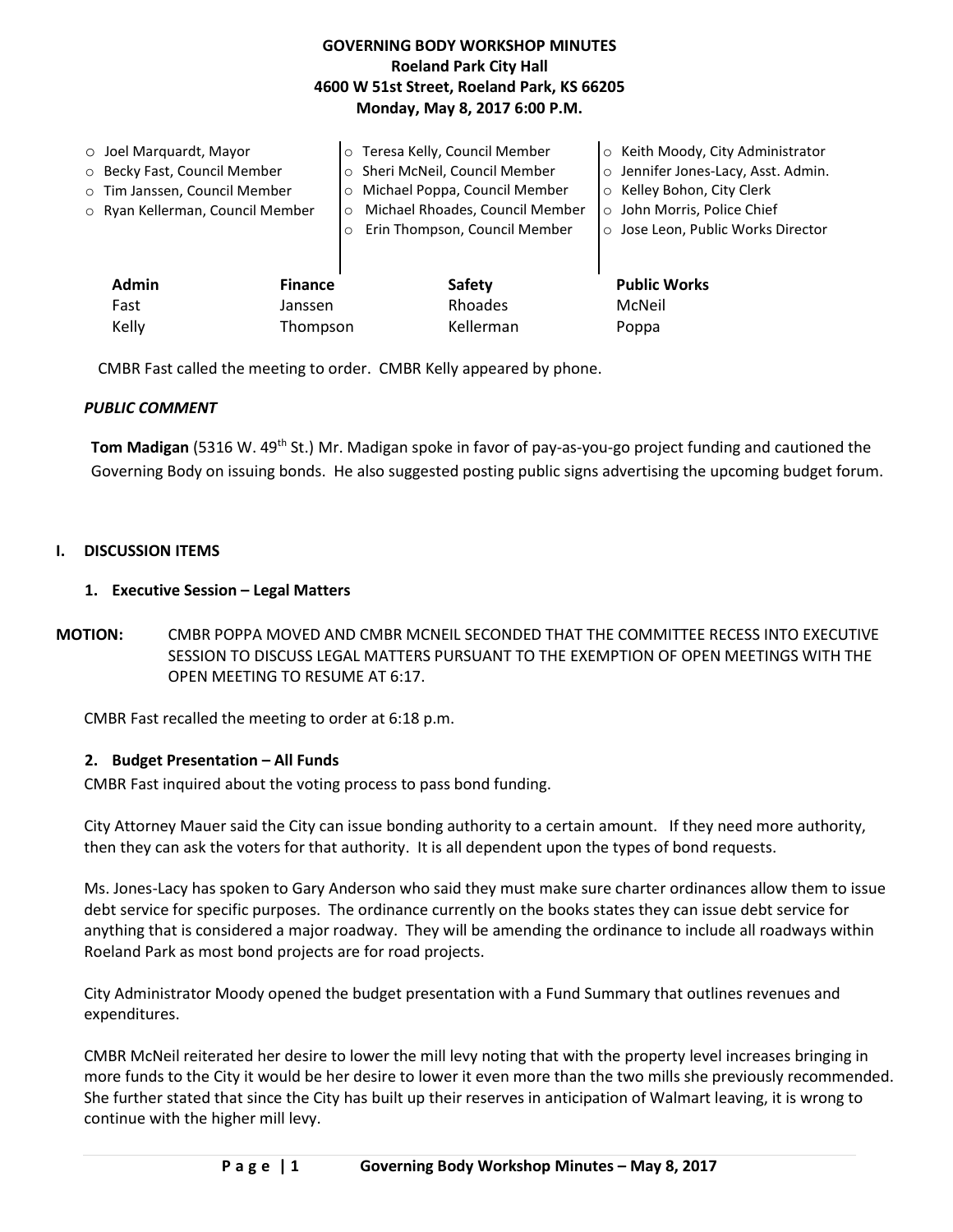City Administrator Moody said that the General Fund begins with the cash carryforward from the prior year. In 2016, there was a \$2.3 million cash carryforward. Based upon the auditor's work to date the preliminary ending fund balance for the General Fund for 2017 is anticipated to be \$2.696 million. Cash carryforward for '18, '19 and '20 are projected to continue to increase.

Ms. Jones-Lacy stated that Interest on Investments is a difficult one to try to project. Columbia Capital provided them their best estimate and that was then divided out amongst all the funds that have idle cash on hand. It is projected the same for years out, but will likely change. It is based on \$47,000 of revenue from interest earnings on invested dollars, but does not take into account any market gains or losses.

City Administrator Moody pointed to the Total Resources and noted that it includes the Cash Carryforward as well as revenues. They back out the Cash Carryforward so it reflects the total actual revenue for the year.

Ms. Jones-Lacy reviewed the General Overhead which is every general expense the City has and includes information technology, auditors and professional services.

Also included was the trial period of issuing more newsletters and the cost of hiring someone to design a more professional looking newsletter.

CMBR Poppa asked if they were able to see detailed information for each line item. City Administrator Moody said their current software does not allow that. Ms. Jones-Lacy has created a separate tab for those line items. She stated that they do not have in-house accounting and use Miller who will be getting a new system that may have more capabilities available. Ms. Jones-Lacy clarified that the General Fund document does not detail what is included in each heading.

CMBR McNeil asked about the increase of 5219, Meeting Expense. Ms. Jones-Lacy created a new line item to account for meeting expenses such as an RFP where they are serving lunch to an interview panel, or hosting an event for the chamber. Previously those costs were in Miscellaneous.

CMBR Rhoades also stated it would be nice to have hyperlinks on each individual item as this would be helpful to the Council. Ms. Jones-Lacy said it would require a new software. City Administrator Moody said they are able to provide the Excel spreadsheet that has that information, but it would not be hyperlinked.

CMBR McNeil asked about the increase in 5220, Streetlight Repair and Maintenance. Ms. Jones-Lacy said the savings are in the traffic signal expense. The traffic signal expense is a fee paid to KCP&L for the traffic signals.

Community Events, 5237, CMBR McNeil questioned the \$27,000 expense in 2013. Ms. Jones-Lacy believed this was part of a reimbursement, but would have to look at the details.

CMBR McNeil noted \$4,000 in the 2017 budget and Ms. Jones-Lacy said this was to meet the objective for Christmas lights at \$2,000. The other \$2,000 is for City-funded events.

Ms. Jones-Lacy did want to state that she would be unable to recall every single expense in the past three years and was not anticipating questions for every single line item. She would be happy to share that information outside of the meeting and believed they should focus the time on the actual budget, what they're doing and what is new.

CMBR Fast said in the past they have been able to go through individual line items.

Mayor Marquardt said they should be able to go through the presentation and then get into the big picture of the mill and bonding.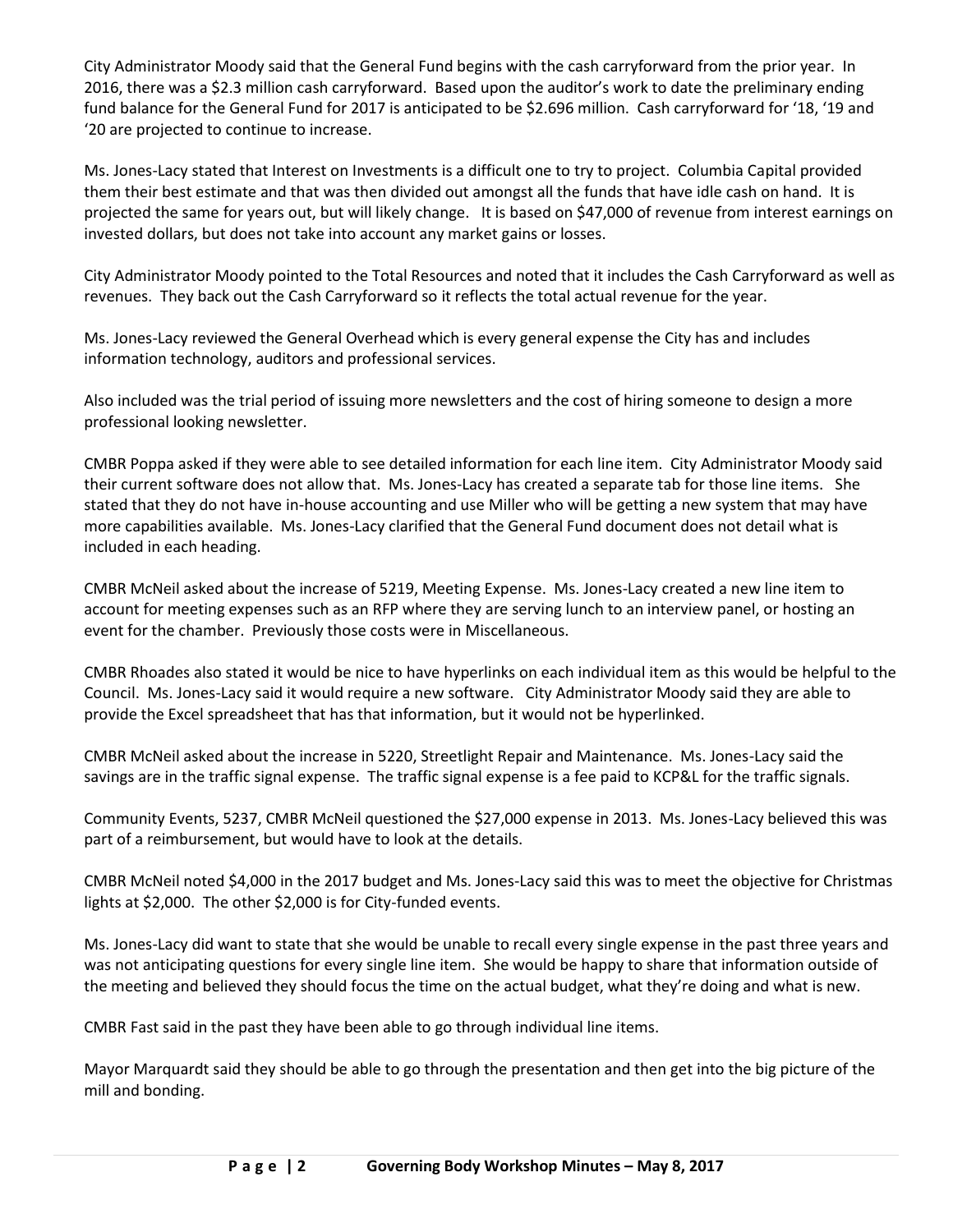Ms. Jones-Lacy directed everyone to 5249, Branding Implementation. This is a new objective for 2018 and includes the \$24,000 for the branding launch.

Insurance and surety bonds is the property liability insurance, auto insurance, public official liability insurance, et cetera. 2017 includes what the deductible will be for the stolen vehicle. It is expected to be an average 11 percent increase in property liability insurance. They will be receiving the bill next week and will update the current figures.

It was also noted that there will be city elections in 2017 and 2018.

The Public Relations item includes last year's objective for business networking and is an ongoing expense. It also includes when Councilmembers attend chamber events.

Each committee receives \$1,000 in funding.

Property taxes have decreased as they are no longer paying taxes on the Family Conservancy suite.

5266, Computer Software, includes Planet CIP software and anticipated website maintenance.

Pool Operations, in 2018 there is a full year's worth of expenses budgeted. 2019 is when it is anticipated that Johnson County will end their agreement with the City.

With regard to the TIF funds, 5751, the full amount of the ad valorem taxes must be accounted for including the TIF revenues into the revenue projection. If they do not do that, then Johnson County will short the City on revenues. They are shown as an offset as an expenditure to reflect what is being diverted into the TIF funds.

The expenses for the pool increased a bit because it is an aging structure and there were items that needed to be repaired that were not accounted for.

### **POLICE DEPARTMENT**

Police Chief Morris presented his budget to the Council. He thanked City staff for working very hard with him on the Police and Court budgets.

5206, Travel Training Expenses will be reduced by \$1,000. This item includes annual training. Motor fuels and lubricants are also expected to decrease. And increase is reflected in 5308, Uniforms and Duty Gear. One pair of pants and one shirt per officer is \$109 and for the department would be \$8,720 annually. The uniforms do wear out. The price does not include patches, stripes, rain gear, boots, winter jackets, windbreakers, et cetera. Roeland Park Police Department does supply its officers all of their gear and clothing. They do not have any Class A uniforms that are used for special occasions. He noted that the cost of ammunition has decreased some. Chief Morris said he does not have any major requests from the Governing Body in this budget.

It was noted that there is a six percent increase in salaries to employees. The six percent is in keeping with area cities, but City Administrator Moody said they will develop a merit system proposal to the Governing Body. He added that there is a cost associated with turnover and if they can make adjustments to keep people at Roeland Park, then that will save money to the City in return.

CMBR Fast requested a list of turnover by department, as well as the bond and interest mill levy by cities.

City Administrator Moody added that included in the Police Department's six percent increase is also to address the objective to have a stronger police present in the areas that see the highest crime in the City.

## **COURT**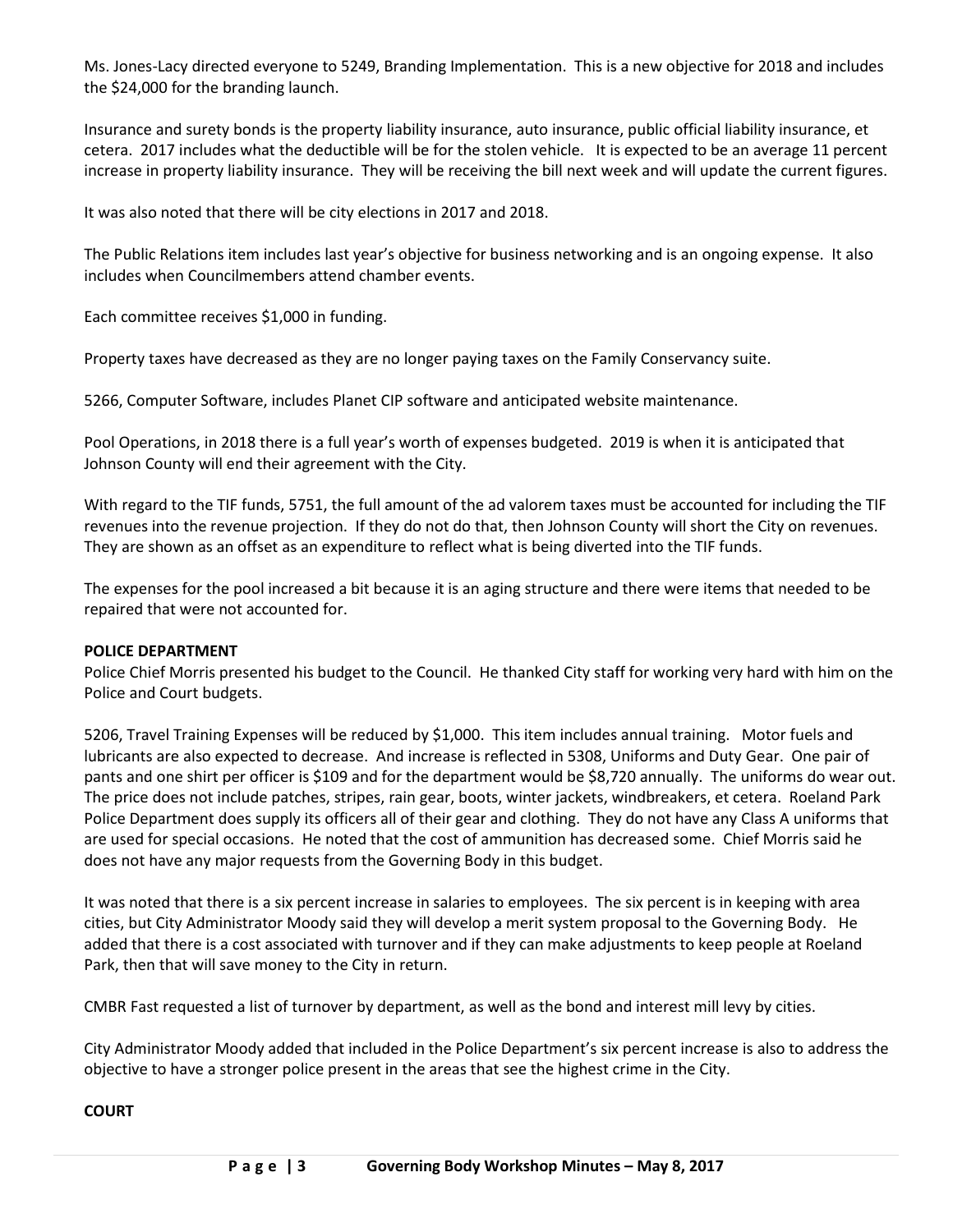Police Chief Morris said there is no significant change in court expenses other than prisoner care. After an analysis over the past several years it's impossible to determine how many people would be incarcerated. The rate is \$35 a day and the department does try to recoup that. They have budgeted \$6,000 for that item.

Chief Morris advised everyone to stay safe and call 911.

# **NEIGHBORHOOD SERVICES**

Ms. Jones-Lacy said there are not a lot of changes. Other Contractual Services (5214) in 2016 is when there was a changeover for the building services and they needed to rely on a contractual services until that position was filled. In future years it consists of mowing that is outsourced. Office Equipment includes laptops for Codes Enforcement staff.

## **ADMINISTRATION**

Ms. Jones-Lacy said this includes three full-time employees and two part-time employees. The administrative intern is also covered under this expense. For computer software that was budgeted, that item was moved to General Overhead (101). Office Equipment (5403), is budgeted at \$1,500 to replace a laptop.

### **PUBLIC WORKS**

Public Works Director Leon reported that most of the budget remains the same. They are budgeting \$300 for printing which would include door hangers to notify residents of upcoming street work. Travel expenses and training reflects a \$5,000 increase. In 2018, Kansas City is holding the Public Works Expo and has asked the cities for a donation to the effort. It includes tickets for the staff to attend. Maintenance and repair of building decreased quite a bit. In anticipation of the new Public Works building they have not budgeted as much as in the past.

CMBR McNeil thought that Maintenance Streets Contract (5221) at one point they had raised that to \$400,000. Public Works Director Leon said there are three different line items for streets. One is for contracted street maintenance, in-house, and then reconstruction of streets.

Ms. Jones-Lacy added two of those are in the Special Infrastructure Fund.

CMBR Rhoades asked for clarification on Grounds Maintenance (5261) such as mowing. Public Works Director Leon said mowing is Other Contracted Services (5214). Mr. Rhoades asked for to see what the numbers were to have property mowed versus mowing it in-house.

Traffic Control Signs dropped \$7,500 in anticipation of purchasing traffic counters and a budgeted amount of \$4,500 is appropriate. Computer software includes the maintenance fees for the GIS program. Ground Maintenance covers all things in parks except mowing or the string trimming. It consists of the fertilizers, mulch, landscaping and materials.

City Administrator Moody said the Parks Committee reviewed the City's parks identifying things to repair or to be maintained and they were prioritized for Mr. Leon. The parks have been inventoried and they use these budget resources to address items as they are able.

Public Works Director Leon is recommending to raise the tree maintenance line item \$10,000 for four years. His department needs to trim the trees that are impacting the street lights. The City Forester has put together an inventory and a schedule over the next four years to trim the trees. Mr. Leon said this would most likely be a contracted service.

Mr. Leon said they are budgeting for new office furniture for the new Public Works building. In the past they have taken whatever the City no longer used. The expense would include new desks, chairs, a conference table, and a break room table.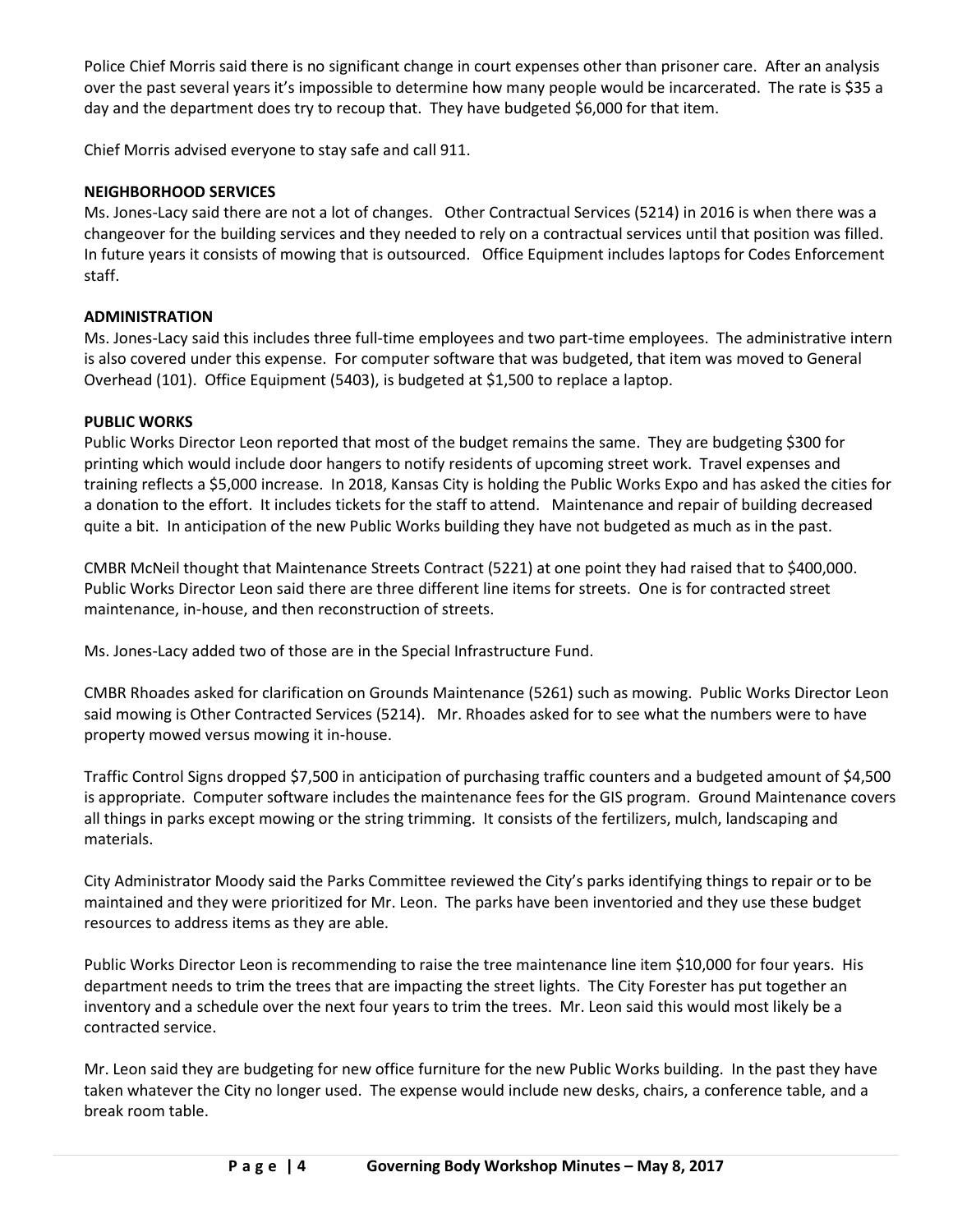### **EMPLOYEE BENEFITS**

Ms. Jones-Lacy said the highlighted cells are estimates that they have received from LKM, but the state does not release the percentage increases until next month and they will update them at that time. She also noted that last year the City did not have any work comp claims.

### **SOLID WASTE**

City Administrator Moody reported that the Salaries line item reflects the Public Works employees' salary portion for the leaf program. It also includes the equipment used and the disposal of the leaves. The solid waste contract reflects the lowest proposal price they have received.

After discussion the Council reached a consensus to provide some type of documentation, resolution or otherwise, designated what the reserve funds are intended to be used for.

Ms. Jones-Lacy asked if the Council would want to keep those funds in the General Fund as they are currently split up amongst the General Fund, Special Infrastructure Funds, Special Street Fund and the Community Center Fund.

CMBR Rhoades said he would like to see it in one fund to reflect one total number. Ms. Jones-Lacy also said the funds could also be invested. The City's investments are very conservative and are not placed at a risk.

### **SPECIAL LAW ENFORCEMENT**

These funds are based off drug forfeitures and the budget is not complete for this item.

### **BOND AND INTEREST FUND**

This reflects the 4.978 portion of the mill levy for the ad valorem tax. It includes the RV, heavy truck, motor vehicles, and personal property taxes from residents. It also includes special assessments from the drainage districts.

### **SPECIAL STREET FUND - 27A**

This fund includes the sidewalk objectives and the CARS project designed by the resolution recently passed by Council. Professional Services are for general consultation or assistance Public Works would need. An increase in 2019 is anticipated ahead of the 2020 Roe project.

CMBR Fast asked to see a list of the goals that the City has completed and the status of those remaining.

CMBR Rhoades suggested a discussion with regard to adding funds to Sidewalk Project (5454) in 2019 and 2020. Public Works Director Leon said they will be adding sidewalks as part of the reconstruction of streets. They will focus on poor streets that need to be reconstructed, but also streets where they can add sidewalks. Public Works Director Leon will have a presentation coming up on this.

#### **COMMUNITY CENTER FUND - 27C**

Mr. Moody said this fund currently has about a \$350,000 balance and is expected to grow through 2020. A portion of the City sales tax goes directly into this fund. Ms. Jones-Lacy said beginning in 2018 for over a period of five years they will start replacing all the T-12 lights in the Community Center. They will also be replacing condenser units.

#### **SPECIAL INFRASTRUCTURE FUND - 27D**

This fund reflects the street re-pavement option (4155). The Grants/Donations - Private is for the shade structures in 2018. In 2020, it will be for a shelter. Professional Services (5209) include street work and stormwater maintenance work. Ms. Jones-Lacy added that in 2018 there is \$20,000 for the R Park Master Plan which is an objective. City Administrator Moody said there are a lot of CIP projects paid for out of this fund and reflects \$1 million in bond proceeds coming into it in 2018.

#### **EQUIPMENT & BUILDING RESERVE FUND**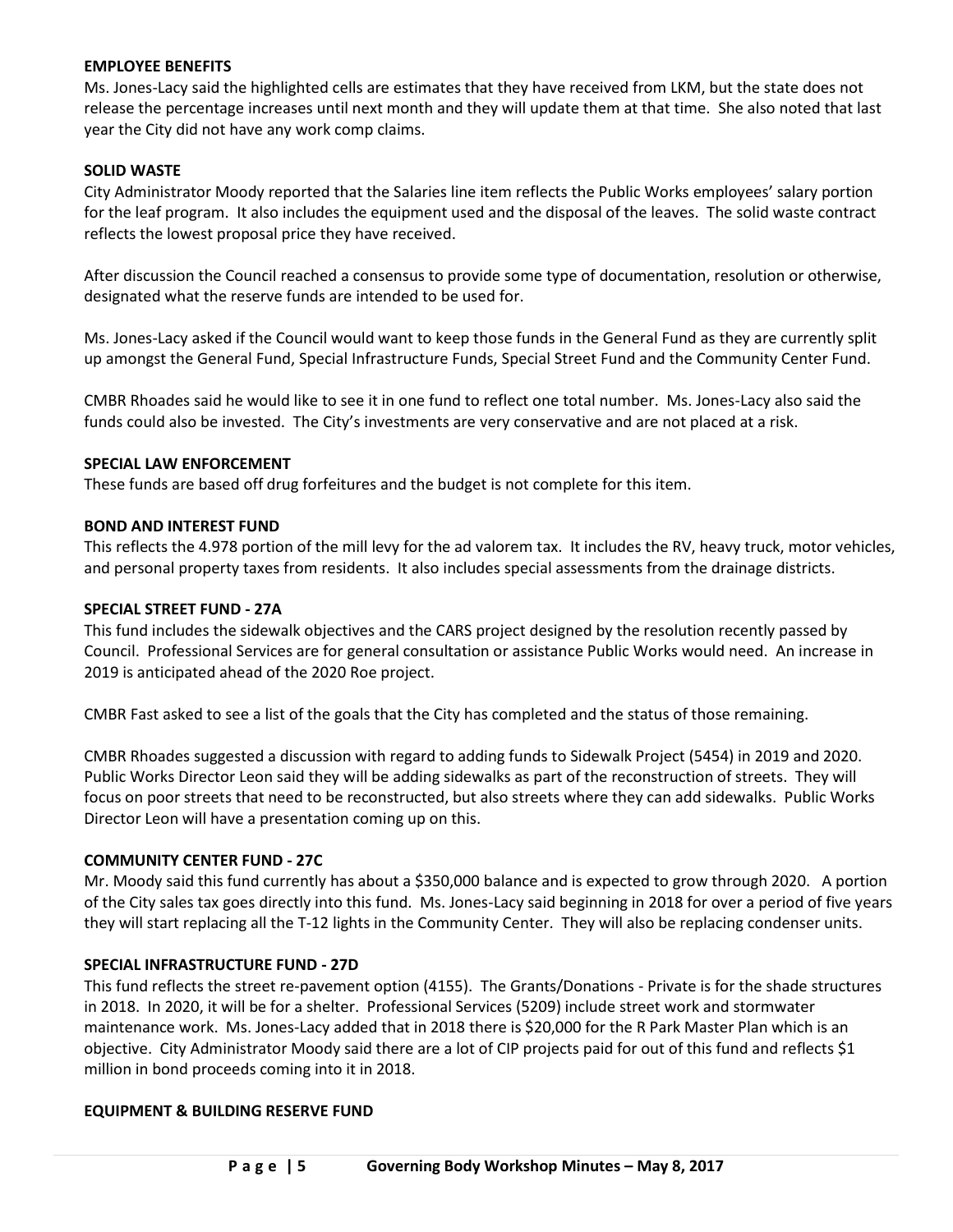Ms. Jones-Lacy said this fund does not have any specific revenue source and monies are transferred in from General Fund and the Special Highway Fund and accounts for all equipment and vehicle purchases. In 2018, the Building Expense increases to account for the new Public Works building. Non-appropriation Expenditures (5707) accounts for savings for reserves for major aquatic center or City Hall repairs or replacement.

# **TIF 1A/B - BELLA ROE/WALMART**

In 2020, there is an expense under 5454 for CARS projects. The plan is to use some proceeds from this fund to cover the 2020 Roe Boulevard project. Staff will be submitting a new project that would allow them to use these funds for that project. The Bond Interest increases substantially in 2017 as the debt will retire early.

# **TDD #1 FUND - PRICE CHOPPER**

# **TDD #2 FUND - LOWE'S**

All of the revenue from the TDD goes to pay off debt service. Both of them are currently in default, but it does not have a financial impact on the City directly.

# **CID #1 FUND - ROELAND PARK SHOPPING CENTER**

This fund was created in 2012 and only \$86 has been spent this year for the city attorney to review documents. This fund continues to increase and will reach a maximum of \$3 million at which point the tax collection will cease. City Administrator Moody said the fund is on track to meet the \$3 million threshold in 2020.

## **TIF 2A/D - MCDONALD'S/CITY HALL**

McDonald's is no longer a part of this TIF. This fund does service debt which is expected to retire in 2019. After redoing the project plan in 2015 funds have been used for some sewer projects. Several CARS projects are scheduled for 2018 and 2019. It also includes ADA improvements to City Hall in 2020. There is a loan from the General Fund in order to do the CARS projects in 2018-2019. In 2020, the General Fund will be repaid that amount. This TIF is set to retire in 2021.

## **TIF 2C FUND - VALLEY STATE BANK**

This fund is only to service debt with the revenues it receives.

## **TIF 3C - OLD POOL FUND**

This TIF will end in 2018, but will receive half of a year of revenue in 2018. In 2017, they are projecting an expense of \$649,000 to the general contractor and engineering. It will also receive a loan from the General Fund, which will be repaid next year.

## **II. NON-ACTION ITEMS**

The discussion moved to a bond and mill levy discussion.

CMBR Poppa said he supported issuing the bond, but would like to discuss lowering the mill levy.

CMBR Thompson said that she did not believe that they could reduce the mill levy, not take out bonds and sufficiently maintain the City to a level that residents would want to live in it. She would be in favor of looking at reducing the mill levy and taking out bonds, all while maintaining the amount in the General Fund that was set aside in anticipation that Walmart might leave the City.

CMBR Kellerman said they compromised on \$2 million of bonds and issuing no more at that point. He would continue with his same answer as last year of only issuing bonds the one time. With regards to lowering the mill levy he said all they hear from residents is to lower the mill levy and he would be in favor of that.

Mayor Marquardt said his feeling is that courthouse money is new money and why not use that to its fullest extent on the next bond and take the first bond down to \$600,000 instead of \$2 million and maybe lower the mill 1.5.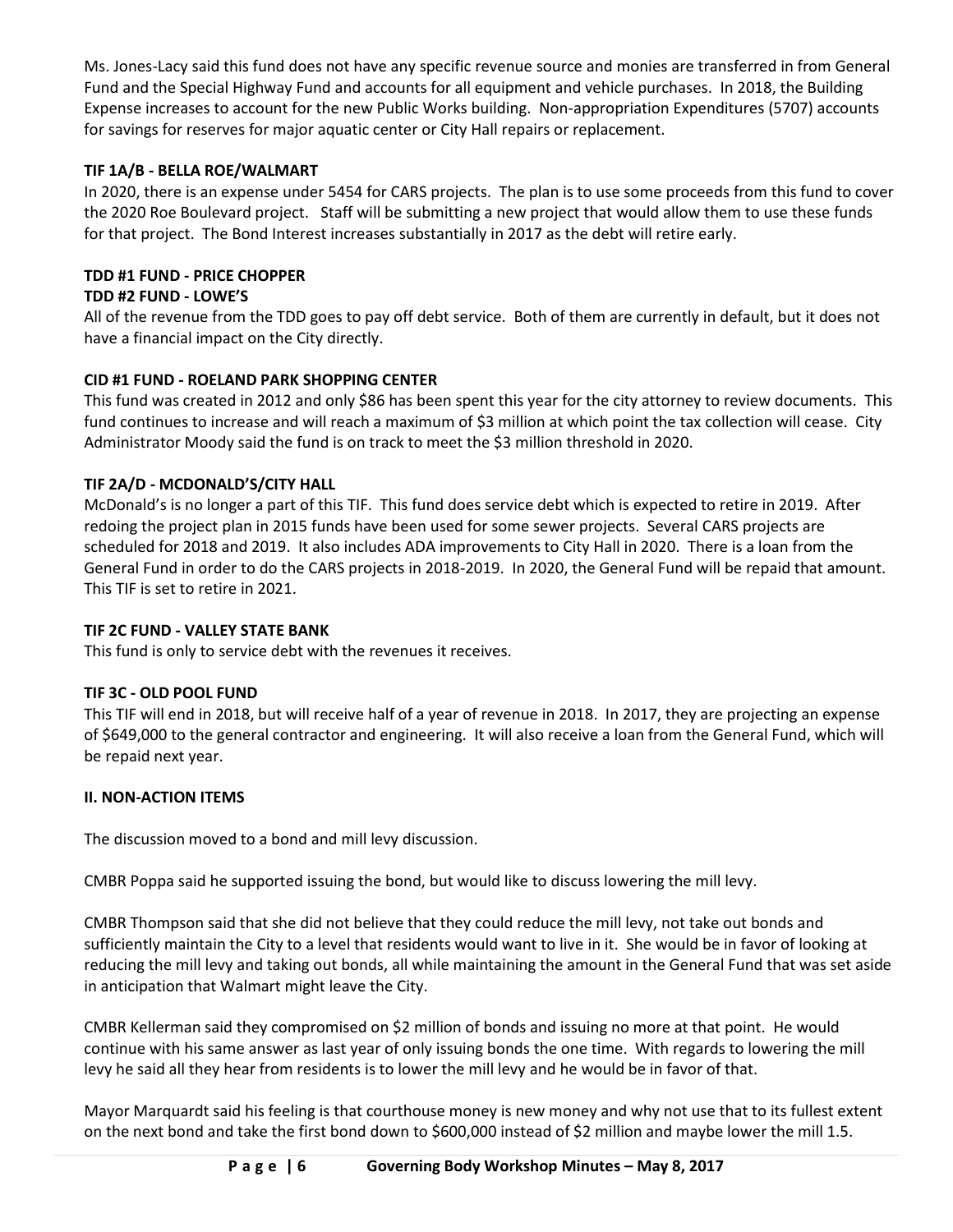CMBR Rhoades would like to see \$1.4 million put into the Walmart fund. He would like to see the numbers of what the budget would look like in 2018 and what percentage will be left after expenses. He also would like for them to attempt to not do a bond issuance and lower the mill levy two mills.

CMBR Janssen said he would support looking at lowering the mill levy. He believes the City has funded the account and it's time to look at lowering it. He would also like a presentation from a local municipality that does a pay-asyou-go versus bonding just to hear what their challenges might be and what they feel their advantages are.

CMBR McNeil said she is in favoring of lowering the mill levy as much as possible without pulling away from what needs to be done for the City. The most she could see doing with bonds is borrowing less than the \$2 million if possible and from that point on do pay-as-you-go. She does not want to see the City saddled with \$2 million of debt every three years.

CMBR Fast said she is not for taking out bonds. She felt the situation is too tenuous with Walmart and Roe. She would like to see a two mill reduction in the mill levy.

CMBR Poppa, CMBR Thompson and Mayor Marquardt were in support of the bond issuance with the remaining Governing Body not in support of bonds.

CMBR Rhoades said there are a lot of unknown factors such as what they will be doing with the current Public Works property. He felt that if the land is sold, then it could be put towards the construction of a new Public Works building. He did not want to take out a bond and pay the issuance fee when the money is sitting in the General Fund. He asked if they could borrow from the General Fund and pay themselves back versus issuing a bond. City Administrator Moody responded that there are two types of reserves. The 25 percent reserve is a cash flow fluctuation. The other is the special reserve identified in the event of a loss of a major retailer. It then becomes a question with how comfortable the Governing Body is with using the reserve as a loan.

CMBR Rhoades asked what the projections would look like for 2017. Ms. Jones-Lacy said the actual end funding balance for 2016 is \$2.7 million. Currently it is \$2.696 million. In 2018, it increases to \$2.71 million with an estimate for 2019 at \$2.9 million. This balance would fluctuate based on if there are changes in expenditures.

City Administrator Moody added if the mill levy were lowered two mills it would more than consume the projected increase in the General Fund balance that is currently reflected. The money helps to get some of the capital projects completed to prevent having to borrow more.

CMBR Fast said they would like to see the scenario if they were to lower the mill and what it looks like not take out the bonds.

CMBR Rhoades also wants to see a scenario of taking out less of a bond.

City Administrator Moody questioned the borrowing of less than a million dollars in bonds as it raises issuance expenses.

CMBR Fast said she believed looking at the issue in 2019 or 2020 when they are looking at building a new Public Works site. She has heard from constituents that they feel like the City should have enough in reserves from the anticipation of Walmart leaving. She said it's difficult to communicate to the public that Roeland Park has one of the highest mill levies and then asking the citizens to take out more debt.

CMBR Rhoades said one option is to put the issue out to the public and let them vote on it.

### **III. ADJOURNMENT**